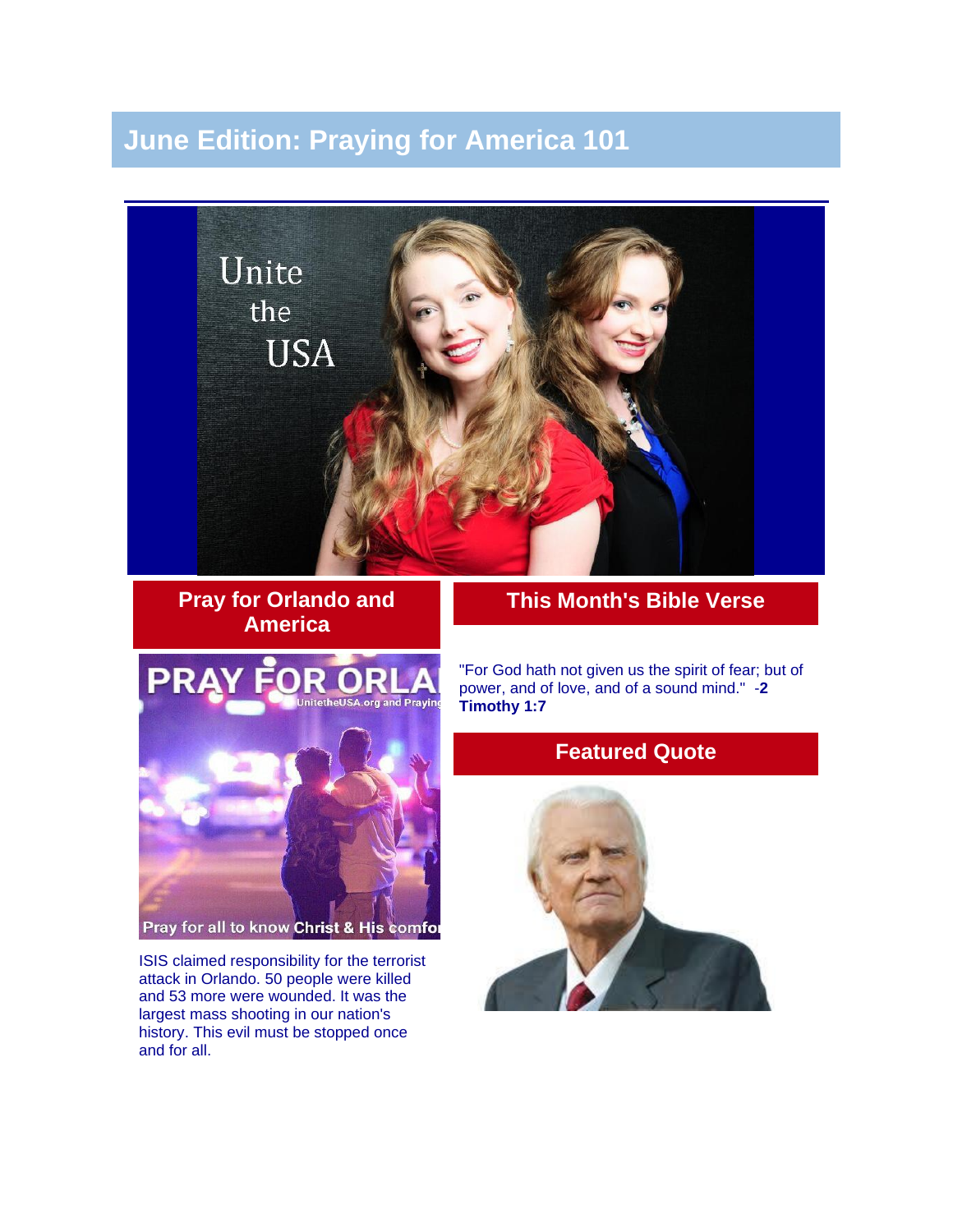Families are grieving. People are hurting. Please pray for those hurting and grieving in Orlando. Pray that all will personally know Christ and His comfort.

"The Lord is near to the brokenhearted and saves the crushed in spirit." -Psalm 34:18

Billy Graham's ministry is on the ground in Orlando. Read more [here.](http://billygraham.org/story/pray-for-those-grieving-devastating-loss-after-orlando-shooting/)

# **Praying for America 101**

With each tragedy, prayer suddenly pops up in the news. Hashtags flood the newsfeeds of Twitter and Facebook with one of the latest being #PrayforOrlando. (How we pray and hurt for Orlando!)

**In spite of every attack on the Bible, the fastest and most featured response to crisis remains prayer**. Loving God and neighbor in deed and truth cannot be replaced by anything else. Period.

**When we pray, we work together with those "in person" doing God's work at the crisis scene.** The Apostle Paul asked fellow believers to "to strive together with me in your prayers to God on my behalf" (Romans 15:30, ESV). Think about it: We can work with fellow believers who are helping people "in person" by praying. Powerful incentive to pray, isn't it?

Another version of the preceding passage puts it this way: "Dear brothers and sisters, I urge you in the name of our Lord Jesus Christ to join in my struggle by praying to God for me. Do this because of your love for me, given to you by the Holy Spirit" (Romans 15:30, NLT). Did you notice the inclusion of love given by the Holy Spirit along with the emphasis on prayer?

**We are to pray with love for others. We are to pray for believers and** 

"Courage is contagious. When a brave man takes a stand, the spines of others are often stiffened." **Billy Graham**

### **Operation Honor Heroes**



Stacie and Carrie Stoelting were featured on *FOX and Friends* on the FOX News Channel. The sisters are heading an effort called [Operation](http://unitetheusa.org/id149.html)  [Honor Heroes](http://unitetheusa.org/id149.html) that enables all Americans to easily and effectively give tribute to our heroes.

*[Click here](http://video.foxnews.com/v/4917028717001/sisters-want-to-help-americans-honor-military-heroes/?playlist_id=930909787001#sp=show-clips) to see the interview!*

## **Featured Founding Father**



**Joseph Hewes** (January 23, 1730 - November 10, 1779) was one of signers of the Declaration of Independence for North Carolina. He was elected to the North Carolina legislature in 1763, only three years after he moved to the colony. After being reelected numerous times in the legislature, Hewes eventually became a representative of the Continental Congress in 1774. By 1776, Hewes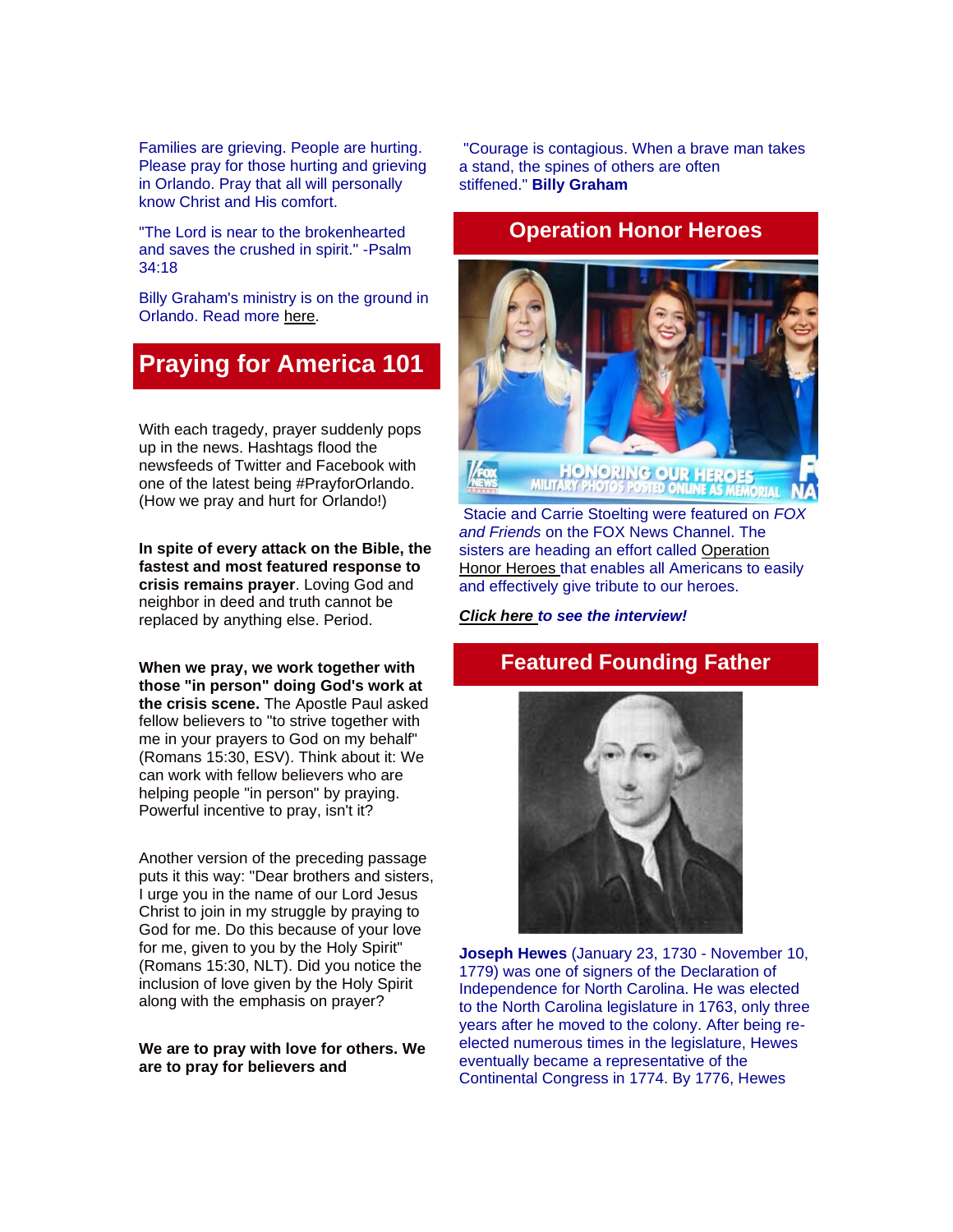#### **unbelievers. We are to love believers and unbelievers. Love. Pure and simple.**

What about those who do not want us to pray in America anymore? Well, it's futile. No one can stop prayer. No one can stop the faith. C.S. Lewis once said, "A man can no more diminish God's glory by refusing to worship Him than a lunatic can put out the sun by scribbling the word 'darkness' on the walls of his cell."

#### *Christian Prayer Q & A:*

#### *What does it mean when you say that you "pray for America"?*

*Well, it doesn't mean "just saying it" and then failing to be "praying it". It means talking with and listening to God about everything...including America. God's Word is no fairy tale. It's fact.*

#### *And we must put our faith in God's facts and not the world's attacks.*

#### *Why do we pray?*

*We pray because God wants us to pray and interact with Him all while we place our faith in His Son, Jesus Christ. We pray because God listens. (Now, that's assuming that we're praying earnestly through Christ and with the right motives. We can't pray out of hatred.)*

"Confess your sins to each other and pray for each other so that you may be healed. The earnest prayer of a righteous person has great power and produces wonderful results." (James 5:16, NLT)

#### *How do we pray?*

Led by the Holy Spirit, we pray to our Heavenly Father and do so in the Name of Jesus and through Him alone.

was appointed as Secretary of the Naval Affairs Committee. John Adams credited Hewes as a man who"laid the foundation, the cornerstone of the American Navy." Alongside General George Washington, Hewes is believed to have become one of the greatest military achievers in American history.

### **Order Now**





*Unite the USA: Discover the ABCs of Patriotism* is a new book by **Stacie Ruth and Carrie Beth Stoelting**. It's a book that empowers patriots to make a big difference in the land we love. With 100+ ways to make a positive difference in America, *Unite the USA* is a must-have tool for patriots. *Unite the USA* will inspire and educate

Americans to defend faith and freedom. (Important Note: All proceeds go to fund the mission of UnitetheUSA.org.) [Order it here today!](http://unitetheusa.org/id56.html)

### *In God We Still Trust* **A CD by Stacie and Carrie Stoelting**



Per request from veterans who love patriotic and inspiring music sung by Stacie and Carrie, [In God](http://unitetheusa.org/id56.html)  [We Still Trust](http://unitetheusa.org/id56.html) was recorded. From the National Anthem to "God Bless America" you will be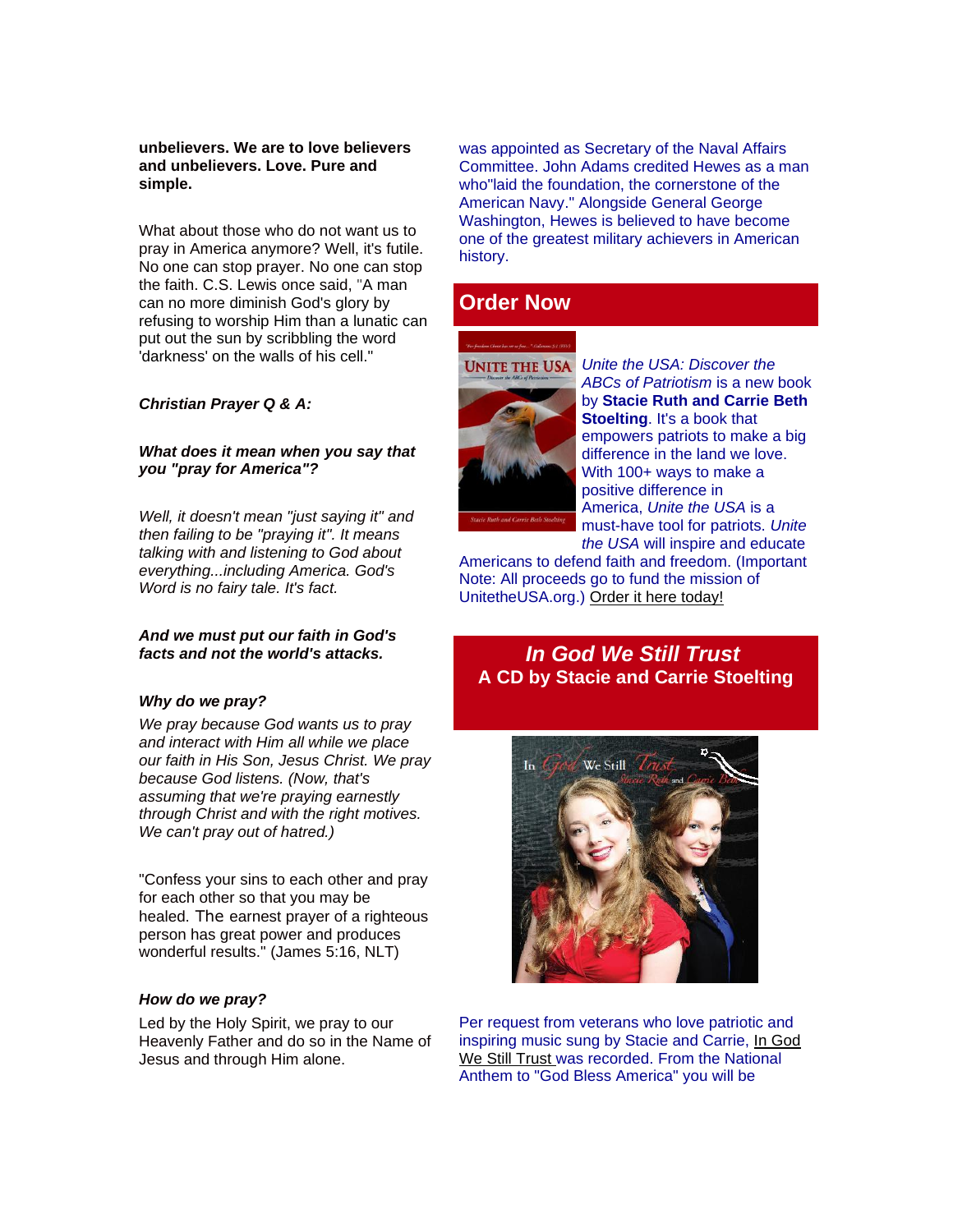Obviously, entire books on prayer exist. So much to say, so much about which to pray... This small editorial cannot cover the subject fully, to say the least. But we do hope that it helped you in some way feel motivated to pray, pray, pray for our beloved USA. Never give up. Obey with love-filled action to overcome evil with good. Fold your hands and you'll see God's will unfold.

Persevering with prayer, Carrie and Stacie Stoelting Founders of [Unite the USA](http://unitetheusa.org/index.html) Join us on [FaceBook](https://www.facebook.com/Unite-the-USA-200053406703556/?fref=nf) and [Twitter](https://twitter.com/UnitetheUSA1)

# **Q & A with Billy Graham**

Q. *Does God ever give up on a nation that turns against Him and deliberately does things that are morally wrong? Frankly, I worry about our nation. Have we reached the point of no return?*

A. No nation, and no individual, is ever totally beyond hope-no matter how far gone they appear to be. [God is sovereign,](http://peacewithgod.net/?utm_source=BGMainsite&utm_medium=PWG+Link&utm_campaign=PWG+Internal&utm_content=Has+God+Forgotten+Nation+030816&outreach=Has+God+Forgotten+Nation) and He is able to bring revival and new life to even the coldest heart or the most rebellious nation. The Psalmist prayed, "Will you not revive us again, that your people may rejoice in you?" (Psalm 85:6).

At the same time, when we repeatedly scorn God's ways and continually follow paths that are destructive and immoral, we will eventually pay a terrible price. We will pay it as a nation, leading to conflict and social disruption and widespread evil. And we will pay it as individuals, leading to addictions and broken relationships and unhappiness and death. The Bible warns, "Do not be deceived: God cannot be mocked. ... Whoever sows to please their flesh, from the flesh will reap destruction" (Galatians 6:7-8).

inspired and uplifted about our God-given freedoms. All proceeds go to Unite the USA. Help promote faith and freedom in America. Your support is important and appreciated. [Buy or](http://unitetheusa.org/id56.html)  [download a copy today.G](http://unitetheusa.org/id56.html)od bless you as you celebrate the red, white, and blue!

### **Booking Info**



Celebrate the true spirit of America with Carrie Beth and Stacie Ruth. Book Stacie and Carrie for concert or conference! E-

mail [info@unitetheusa.org](mailto:info@unitetheusa.org) for more information.

### **In God We Still Trust Video**

Our country needs to turn to Jesus. Listen to "In God We Still Trust" for inspiration to keep "fighting the good fight". For hope and encouragement, listen to Stacie Ruth and Carrie Beth sing "In God We Still Trust".



 $\blacktriangleright$  4)

日 中 芸

## **Share and Sign Up**